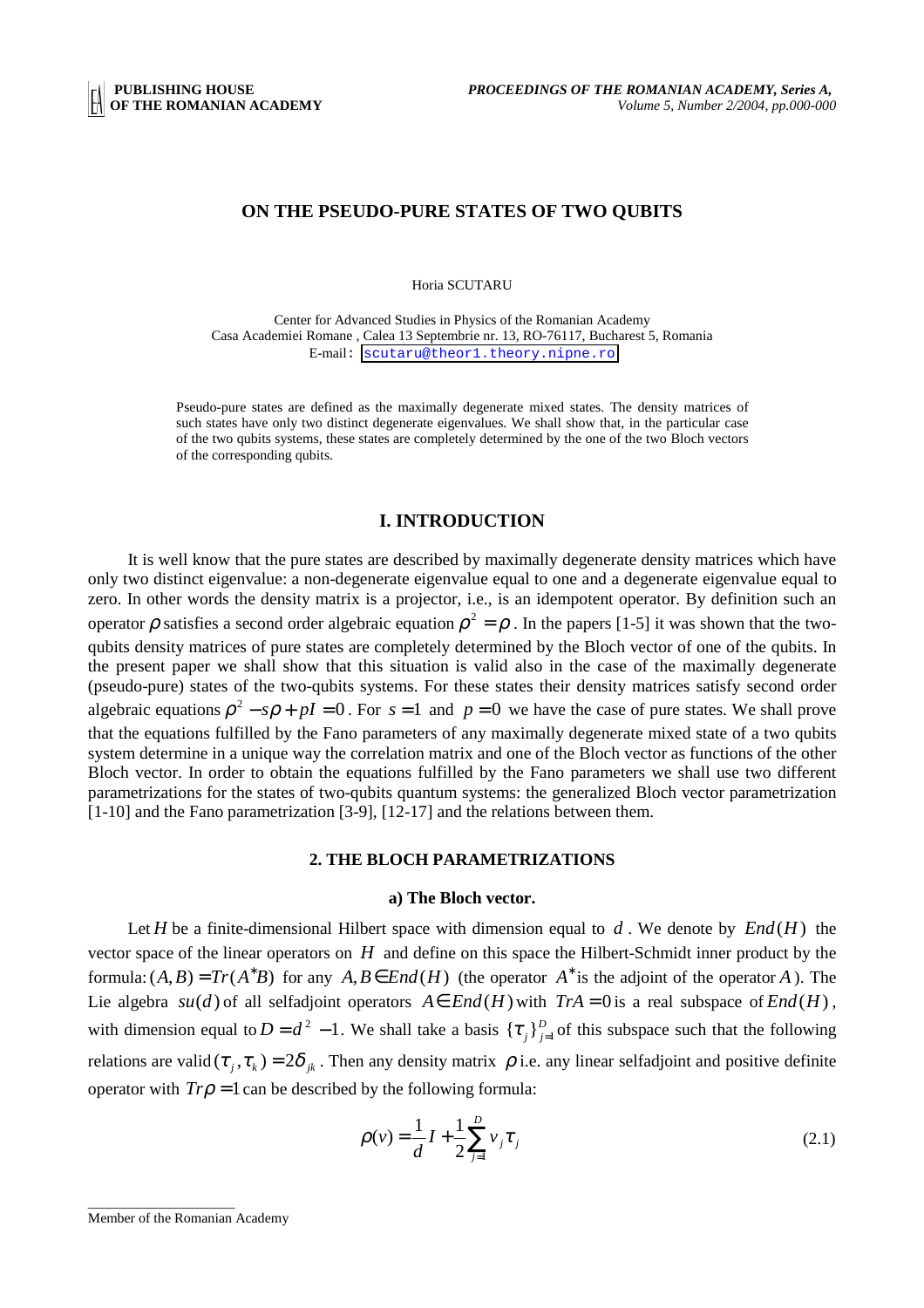The real vector  $v = (v_1, v_2, ..., v_D) \in R^D$  is called the generalized Bloch vector [1-10] and is defined in a unique way by the density matrix  $\rho : v_j = Tr \rho \tau_j = (\rho, \tau_j)$ . But the converse correspondence is not valid for any vector  $v = (v_1, v_2, ..., v_D) \in R^D$ . The fact that the density matrix  $\rho$  is positive definite imposes severe restrictions on the Bloch vectors [10]. Let us denote by  $\langle v, u \rangle = \sum_{j=1}^{\infty}$ *D j*  $\langle v, u \rangle = \sum v_j u_j$ 1  $, u \ge \sum v_i u_i$  the Euclidean inner product on  $R^D$  and by  $||v|| = \sqrt{\langle v, v \rangle}$  the corresponding norm.

# **b) The equations satisfied by the Bloch vector of a pseudo-pure state.**

The Lie brackets of the generators  ${\{\tau_j\}}_{j=1}^p$  of the Lie algebra  $su(d)$  are given by the structure constants  $\{f_{jkl}\}_{j,k,l=1}^D$ :

$$
[\tau_j, \tau_k] = 2i \sum_{l=1}^{D} f_{jkl} \tau_l
$$
\n(2.2)

These structure constants are the components of a totally anti-symmetric tensor and fulfill the Jacoby identity:

$$
\sum_{m=1}^{D} (f_{klm} f_{mpq} + f_{plm} f_{mkq} + f_{kpm} f_{mlq}) = 0
$$
\n(2.3)

A remarkable fact, specific to the Lie algebra  $su(d)$ , is the existence of a symmetric bracket:

$$
\tau_j \tau_k + \tau_k \tau_l = \frac{4}{d} \delta_{jk} I + 2 \sum_{l=1}^D d_{jkl} \tau_l
$$
\n(2.4)

Here  $d_{jkl}$  are the components of a totally symmetric tensor. With the aid of anti-symmetric and symmetric tensors we define an anti-symmetric and a symmetric product on the Euclidean space  $R<sup>D</sup>$ . The antisymmetric product is defined by:

$$
(x \bigcap y)_j = \sum_{k=1}^D \sum_{l=1}^D f_{jkl} x_k \ y_l \tag{2.5}
$$

The symmetric product is defined by:

$$
(x \bigcup y)_j = \sum_{k=1}^D \sum_{l=1}^D d_{jkl} x_k y_l
$$
 (2.6)

Then the commutators and anticommutators becomes respectively:

$$
[\langle x, \tau \rangle, \langle y, \tau \rangle] = 2i \langle x \cap y, \tau \rangle \tag{2.7}
$$

$$
\{< x, \tau > , < y, \tau > \} = \frac{4}{d} < x, \, y > I + 2 < (x \cup y), \tau > \tag{2.8}
$$

For any density matrix (2.1) we have

$$
\rho(v)^2 = \left(\frac{1}{d^2} + \frac{1}{2d} < v, v > \right) I + \left\{ \left[ \frac{1}{d} v + \frac{1}{4} (v \bigcup v) \right], \tau > \right\} \tag{2.9}
$$

The quantum state described by the density matrix  $\rho$  is a maximally degenerate state if and only if: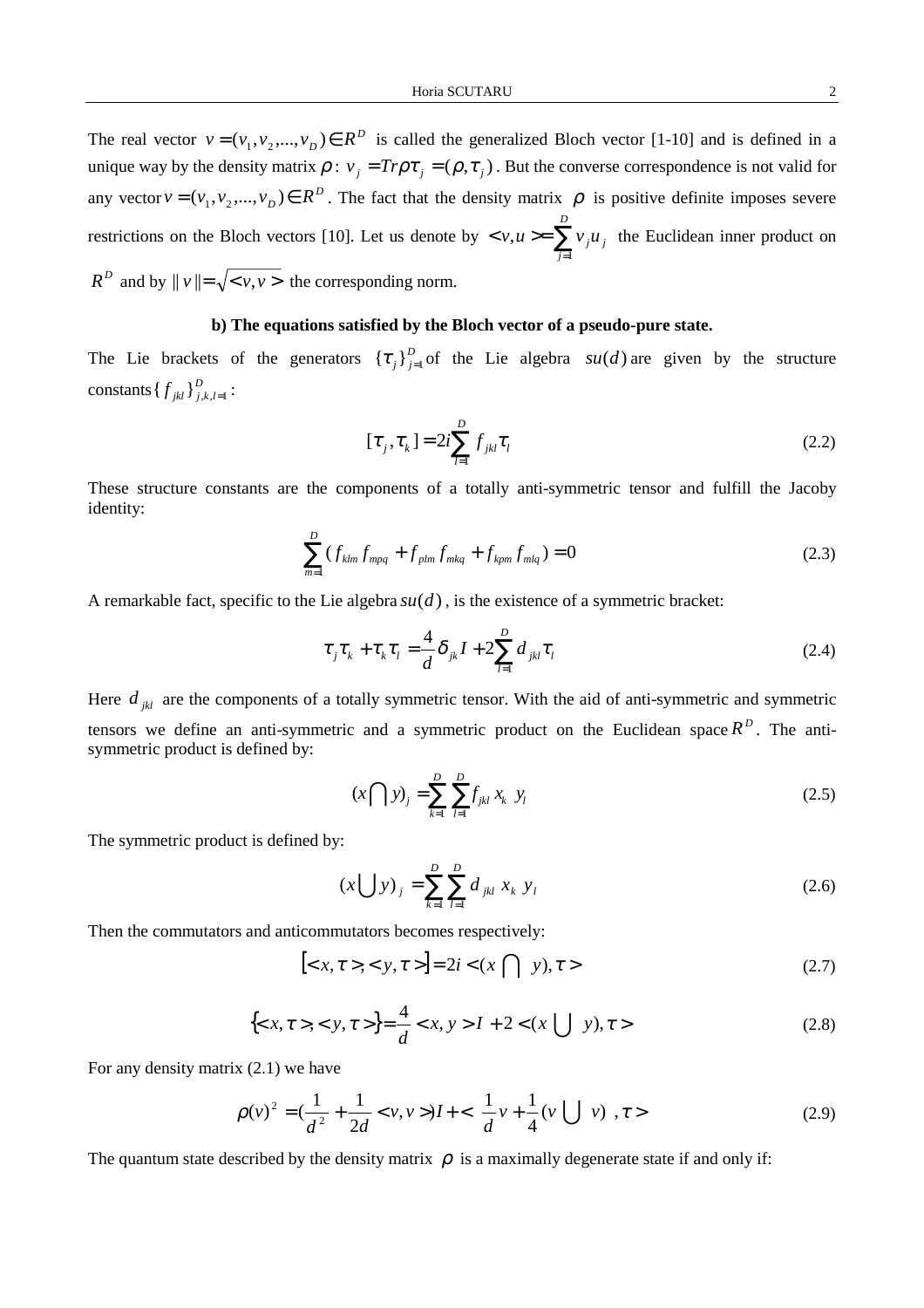$$
\rho^2(v) - s\rho(v) + pI = 0 \tag{2.10}
$$

Then, from (2.9) it follows that the Bloch vector *v* describes a maximally degenerate state if only if the squared Euclidean norm of *v* is given by:

$$
\langle v, v \rangle = 2(s - pd - \frac{1}{d}) \tag{2.11}
$$

Also it follows that the symmetric product of  $\nu$  with  $\nu$  must lives in the one-dimensional subspace generated by *v* :

$$
v \bigcup v = 4(\frac{s}{2} - \frac{1}{d})v
$$
\n(2.12)

We introduce the following notations  $\mu = 2s - \frac{4}{d}$  and  $\gamma = 2s - 2pd - \frac{2}{d} = \langle v, v \rangle$ *d*  $\gamma = 2s - 2pd - \frac{2}{l} =$ .

## **c) The positivity of pseudo-pure density matrices**

In the case of the density matrices  $\rho$  for pseudo-pure quantum states we have the spectral decomposition:

$$
\rho = \lambda_1 P_1 + \lambda_2 P_2 \tag{2.13}
$$

where the positive eigenvalues  $\lambda_1 \geq 0$ ,  $\lambda_2 \geq 0$ ,  $\lambda_1 \delta_1 + \lambda_2 \delta_2 = 1$ , are degenerate with multiplicities:

$$
Tr P_1 = \frac{d}{2} (1 - \frac{1}{\sqrt{1 + \frac{8 < v, v >}{d\mu^2}}} ) = \delta_1
$$
\n
$$
Tr P_2 = \frac{d}{2} (1 + \frac{1}{\sqrt{1 + \frac{8 < v, v >}{d\mu^2}}} ) = \delta_2
$$
\n
$$
(2.14)
$$

respectively. Let us suppose that the multiplicities  $\delta_1, \delta_2$  are given and  $\delta_2 - \delta_1 > 0$ . Then we have

$$
\langle \nu, \nu \rangle = \frac{\delta_1 \delta_2 (\delta_1 + \delta_2)}{2(\delta_1 - \delta_2)^2} \mu^2 = \frac{\delta_1 (d - \delta_1) d}{2(d - 2\delta_1)^2}
$$
(2.15)

i.e., for such degenerate density matrices the all unitary invariants are expressible as functions of the invariant  $\mu^2$ . The eigenvalues  $\lambda_1$ ,  $\lambda_2$  are given by:

$$
\lambda_{1,2} = \frac{1}{d} + \frac{\mu}{4} \pm \sqrt{\frac{\mu^2}{16} + \frac{1}{2d} < v, \nu>}
$$
\n(2.16)

Then replacing the value of  $\langle v, v \rangle$  given by the equation (2.15) in the equations (2.13) we obtain:

$$
\lambda_1 = \frac{1}{d} + \frac{\mu \delta_2}{2(\delta_2 - \delta_1)}
$$
\n
$$
\lambda_2 = \frac{1}{d} - \frac{\mu \delta_1}{2(\delta_2 - \delta_1)}
$$
\n(2.17)

The positivity condition for these eigenvalues gives: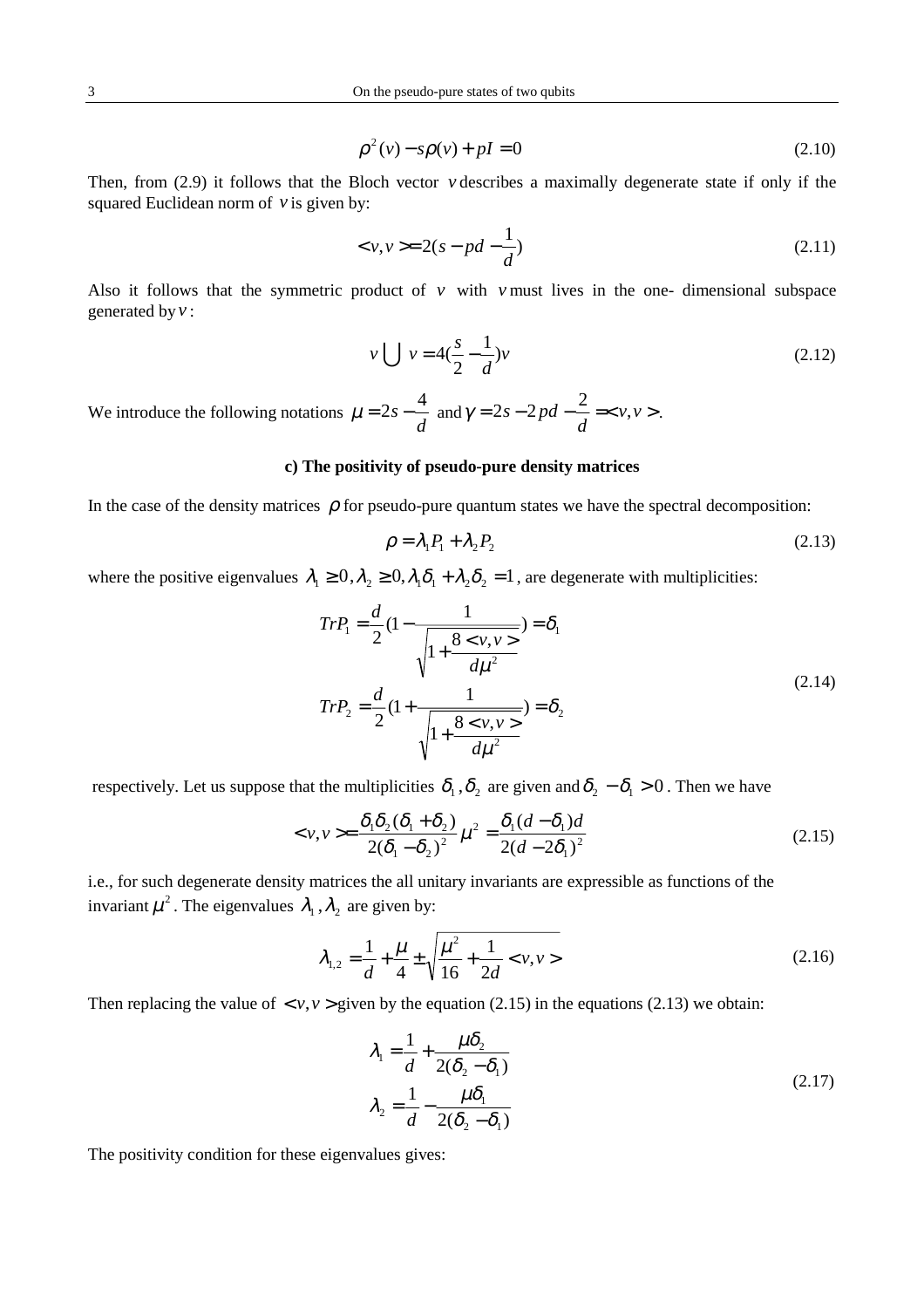$$
\mu \le \frac{2(\delta_2 - \delta_1)}{d\delta_1} = \frac{2(d - 2\delta_1)}{d\delta_1}
$$
\n(2.18)

There are two families of pseudo-pure quantum states which are more carefully studied in the literature; the Werner  $\rho_w$  states and the Horodecki states  $\rho_H$  which are defined by:

$$
\rho_{w} = \frac{F+1}{\sqrt{d}(\sqrt{d}+1)} \frac{I+V}{2} + \frac{1-F}{\sqrt{d}(\sqrt{d}-1)} \frac{I-V}{2}
$$
\n
$$
\rho_{H} = fP_{+} + \frac{1-f}{d-1}(I-P_{+})
$$
\n(2.19)

Here the operators *V* and  $P_+$  are defined by the following properties:

$$
V^2 = I \quad ; \quad TrV = d \quad ; \quad P_+^2 = P_+ \quad ; \quad TrP_+ = 1 \quad ; \quad VP_+ = P_+V = P_+ \tag{2.20}
$$

For Horodecki states we have  $\frac{(\sqrt{d}-1)}{2}, \delta_2 = \frac{\sqrt{d}(\sqrt{d}+1)}{2}$  $\delta_1 = \frac{\sqrt{d}(\sqrt{d}-1)}{2}, \delta_2 = \frac{\sqrt{d}(\sqrt{d}+1)}{2}$  and for Werner states we have  $\delta_1 = 1, \delta_2 = d - 1$ . Hence the following restriction follows for the parameter  $\mu$ :

$$
\mu_{w} \le \frac{4}{d(\sqrt{d}-1)} \quad ; \quad \mu_{H} \le \frac{2(d-2)}{d} \tag{2.21}
$$

In the case of two qubits  $d = 4$  and  $\frac{4}{\sqrt{12}} = \frac{2(d-2)}{1} = 1$  $\frac{4}{(\sqrt{d}-1)} = \frac{2(d-2)}{d} =$  $d$   $\sqrt{d}$ because for both classes of states we have  $\delta_1 = 1, \delta_2 = 3$ .

## **3. THE FANO PARAMETRIZATION**

## **a) The Fano parameters.**

The density matrix corresponding to a state of a bipartite quantum system composed from two subsystems of dimensions  $d_1$  and  $d_2$  can be parametrized by the Fano parameters [2-9], [12-17]:

$$
\rho = \frac{1}{d_1 d_2} (I_1 \otimes I_2) + \frac{1}{2d_2} < x, \tau > \otimes I_2 + \frac{1}{2d_1} I_1 \otimes < y, \tau > + \frac{1}{4} \sum_{k=1}^{d_1^2 - 1} \sum_{l=1}^{d_2^2 - 1} K_{kl} (\tau_k \otimes \tau_l)
$$
(3.1)

## **b) The equations satisfied by the Fano parameters of a pseudo-pure state.**

The pseudo-purity condition (2.10) gives us the following equations for the Fano parameters [17]:

$$
\left(s - \frac{2}{d_1 d_2}\right) x_j = \frac{1}{2d_2} (x \bigcup x)_j + \frac{1}{d_1} (Ky)_j + \frac{1}{4} \sum (KK^T)_{sp} d^{(1)}_{spj} \tag{3.2}
$$

and

$$
\left(s - \frac{2}{d_1 d_2}\right) y_j = \frac{1}{2d_1} (y \bigcup y)_j + \frac{1}{d_2} (K^T x)_j + \frac{1}{4} (K^T K)_{sp} d^{(2)}_{spj}
$$
(3.3)

and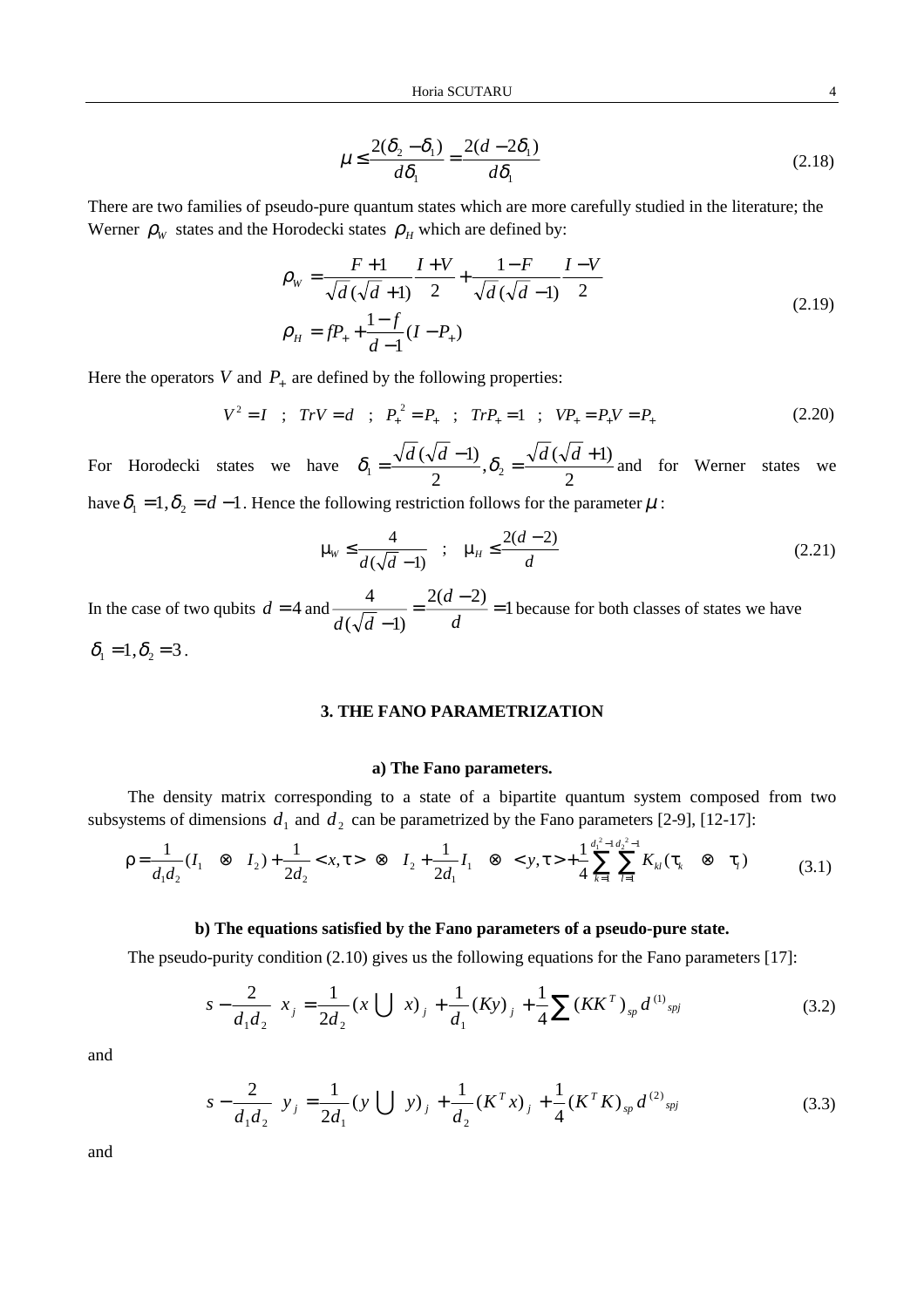$$
\left(s - \frac{2}{d_1 d_2}\right) K_{jl} = \frac{2}{d_1 d_2} x_j y_l
$$
  
+ 
$$
\frac{1}{d_2} \sum K_{sl} d^{(1)}{}_{jps} x_p + \frac{1}{d_1} \sum K_{jl} d^{(2)}{}_{lq} y_q + \frac{1}{4} \sum K_{st} K_{pq} d^{(1)}{}_{spl} d^{(2)}{}_{lq} - \frac{1}{4} \sum K_{st} K_{pq} f^{(1)}{}_{spl} f^{(2)}{}_{lq} (3.4)
$$

$$
\frac{1}{2d_2} < x, x > + \frac{1}{2d_2} < y, y > + \frac{1}{4} \text{Tr} K^T K = s - d_1 d_2 p - \frac{1}{d_1 d_2} \tag{3.5}
$$

In the particular case of two qubits we have  $d_1 = d_2 = 2$ ,  $d_{ijk} = 0$ , for all values of indices and  $f_{ijk} = \varepsilon_{ijk}$  for all values of indices. Also we have  $\mu = 2s - 1$  and 2  $\gamma = 2s - 8p - \frac{1}{2}$ . Hence the above equations (3.1)-(3.3) become:

$$
\mu x = Ky \tag{3.6}
$$

and

$$
\mu y = K^T x \tag{3.7}
$$

and

$$
\mu K_{jl} = x_j y_l - \frac{1}{2} \sum \varepsilon_{spl} \varepsilon_{lql} K_{st} K_{pq} = x_j y_l - ((adj K)^T)_{jl}
$$
 (3.8)

(where  $adjK = K^{-1} \det K$ ), and

$$
\langle x, x \rangle + \langle y, y \rangle + TrK^T K = 2\gamma \tag{3.9}
$$

## **4. THE TRANSFORMATIONS BETWEEN THE FANO AND BLOCH PARAMETERS**

 In the following we shall restrict our considerations to the case of two-qubits quantum systems for which we have  $d_1 = d_2 = 2$ . We shall denote by  $\{u_1, u_2, ..., u_d\}$  a basis in the *d* − dimensional Hilbert space  $H$ . The operators  $E_{ik}$  are defined by:

$$
E_{jk}u_l = \delta_{kl}u_j \tag{4.1}
$$

The basis of the Lie algebra of  $su(2)$  defined in the first section is defined by:

$$
\tau_1 = E_{12} + E_{21}
$$
  
\n
$$
\tau_2 = \sqrt{-1} (E_{21} - E_{12})
$$
  
\n
$$
\tau_3 = E_{11} - E_{22}
$$
\n(4.2)

The basis of the Lie algebra  $su(3)$  is given by (4.2) and by: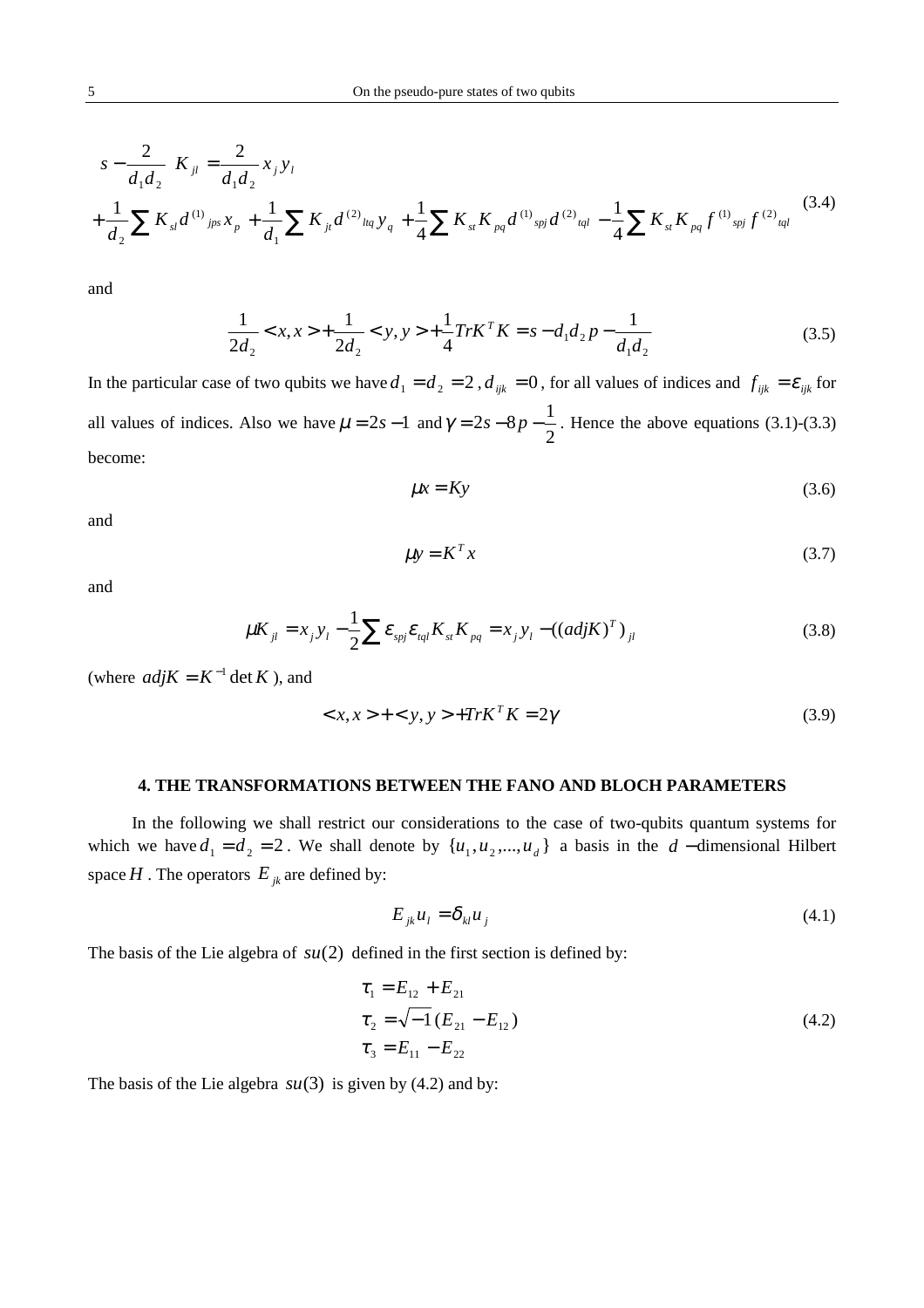$$
\tau_4 = E_{13} + E_{31} \quad ; \quad \tau_5 = \sqrt{-1} \quad (E_{31} - E_{13}) \quad ; \quad \tau_6 = E_{23} + E_{32} \quad ;
$$
\n
$$
\tau_7 = \sqrt{-1} \quad (E_{32} - E_{23}) \quad ; \quad \tau_8 = \frac{1}{\sqrt{3}} (E_{11} + E_{22} - 2E_{33})
$$
\n(4.3)

Analogously the basis of the Lie algebra  $su(4)$  is given by  $(4.2)$ ,  $(4.3)$  and by:

$$
\tau_{9} = E_{14} + E_{41} \quad ; \quad \tau_{10} = \sqrt{-1} \quad (E_{41} - E_{14}) \quad ; \quad \tau_{11} = E_{24} + E_{42} \quad ; \quad \tau_{12} = \sqrt{-1} \quad (E_{42} - E_{24}) \quad ;
$$
\n
$$
\tau_{13} = E_{34} + E_{43} \quad ; \quad \tau_{14} = \sqrt{-1} \quad (E_{43} - E_{34}) \quad ; \quad \tau_{15} = \frac{1}{\sqrt{6}} (E_{11} + E_{22} + E_{33} - 3E_{44}) \tag{4.4}
$$

If we consider the four-dimensional Hilbert space of two qubits as the tensor product of the two-dimensional Hilbert spaces *H* which describe the pure states of each qubit then we can take the basis  $\{u_1, u_2, u_3, u_4\}$  in *H* ⊗ *H* in the following way  $\{u_1 \otimes u_1, u_1 \otimes u_2, u_2 \otimes u_1, u_2 \otimes u_2\}$ . With these conventions and putting the operators in the product space on the left side and the operators in the four-dimensional space on the right side we have the following relations:

$$
\tau_1 \otimes \tau_1 = \tau_6 + \tau_9 \quad ; \quad \tau_1 \otimes \tau_2 = -\tau_7 + \tau_{10} \quad ; \quad \tau_1 \otimes \tau_3 = \tau_4 - \tau_{11} \quad ; \quad \tau_2 \otimes \tau_1 = \tau_7 + \tau_{10} \; ;
$$
\n
$$
\tau_2 \otimes \tau_2 = \tau_6 - \tau_9 \quad ; \quad \tau_2 \otimes \tau_3 = \tau_5 - \tau_{12} \quad ; \quad \tau_3 \otimes \tau_1 = \tau_1 - \tau_{13} \quad ; \quad \tau_3 \otimes \tau_2 = \tau_2 - \tau_{14} \quad ;
$$
\n
$$
\tau_3 \otimes \tau_3 = \tau_3 + \frac{1}{\sqrt{3}} \tau_8 - \sqrt{\frac{2}{3}} \tau_{15} \tag{4.5}
$$

and

$$
\tau_1 \otimes I = \tau_4 + \tau_{11} \quad ; \quad \tau_2 \otimes I = \tau_5 + \tau_{12} \quad ; \quad \tau_3 \otimes I = \frac{2}{\sqrt{3}} \tau_8 + \sqrt{\frac{2}{3}} \tau_{15} \quad ; \quad I \otimes \tau_1 = \tau_1 + \tau_{13}
$$
\n
$$
I \otimes \tau_2 = \tau_2 + \tau_{14} \quad ; \quad I \otimes \tau_3 = \tau_3 - \frac{1}{\sqrt{3}} \tau_8 + \sqrt{\frac{2}{3}} \tau_{15} \quad ; \quad I \otimes I = I.
$$
\n
$$
(4.6)
$$

Then from the equality:

$$
\rho = \frac{1}{4}(I \otimes I) + \langle x, \tau \rangle \otimes I + I \otimes \langle y, \tau \rangle + \sum_{k=1}^{3} \sum_{l=1}^{3} K_{kl}(\tau_k \otimes \tau_l) = \frac{1}{4}I + \frac{1}{2} \langle y, \tau \rangle \tag{4.7}
$$

we obtain the following relations between the components of the Bloch vector and the Fano parameters:

$$
v_1 = \frac{1}{2}(y_1 + K_{31}) \quad ; \quad v_2 = \frac{1}{2}(y_2 + K_{32}) \quad ; \quad v_3 = \frac{1}{2}(y_3 + K_{33}) \quad ; \quad v_4 = \frac{1}{2}(x_1 + K_{13}) \quad ; \quad v_5 = \frac{1}{2}(x_2 + K_{23})
$$
\n
$$
v_6 = \frac{1}{2}(K_{11} + K_{22}) \quad ; \quad v_7 = \frac{1}{2}(K_{21} - K_{12}) \quad ; \quad v_8 = \frac{1}{2\sqrt{3}}(2x_3 + y_3 - K_{33}) \quad ; \quad v_9 = \frac{1}{2}(K_{11} - K_{22}).
$$
\n(4.8)

and

$$
v_{10} = \frac{1}{2}(K_{12} + K_{21}) \quad ; \quad v_{11} = \frac{1}{2}(x_1 - K_{13}) \quad ; \quad v_{12} = \frac{1}{2}(x_2 - K_{23}) \quad ;
$$
  
\n
$$
v_{13} = \frac{1}{2}(y_1 - K_{31}) \quad ; \quad v_{14} = \frac{1}{2}(y_2 - K_{32}) \quad ; \quad v_{15} = \frac{1}{\sqrt{6}}(x_3 + y_3 - K_{33})
$$
\n(4.9)

The converse relations are given by [11]: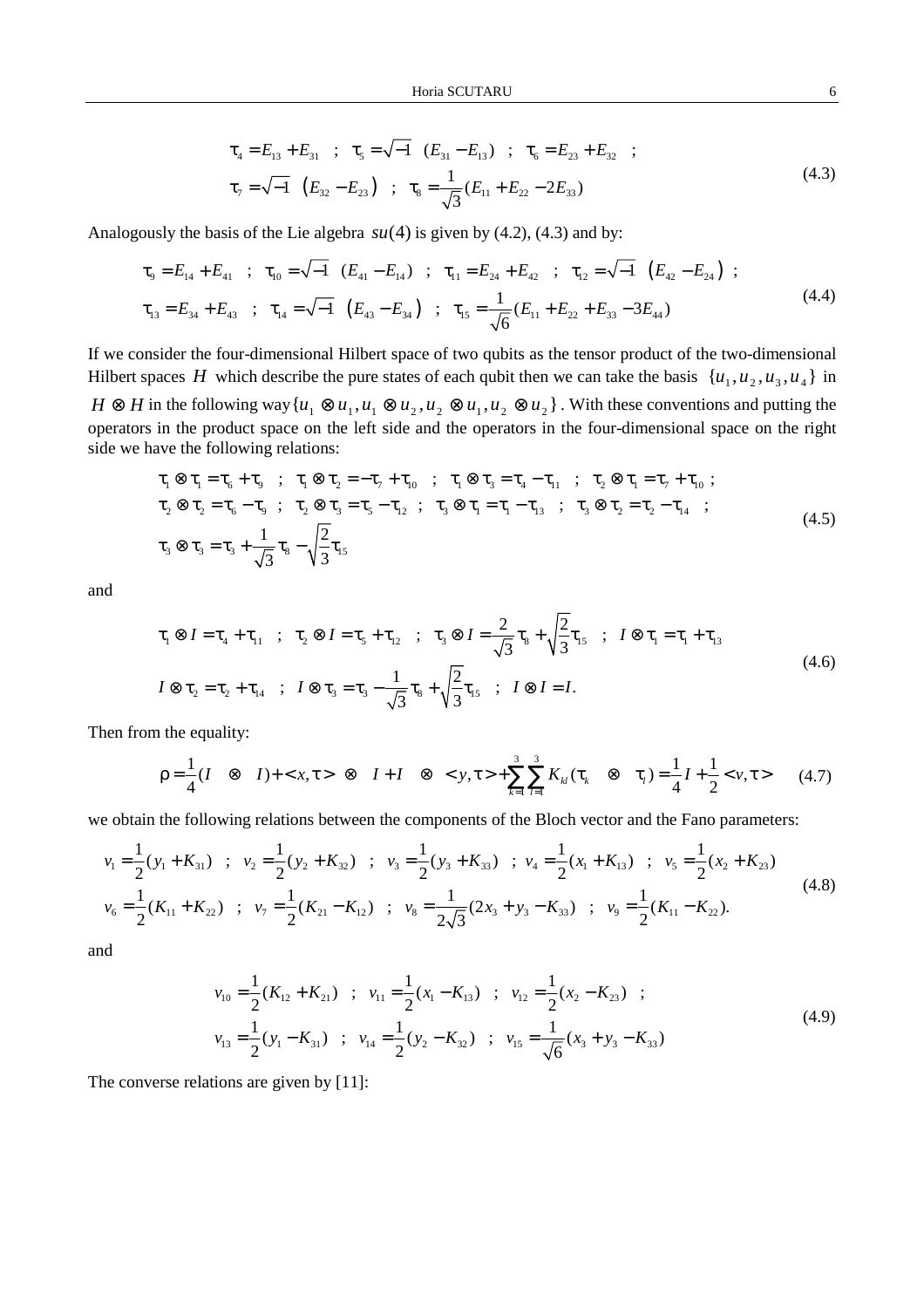$$
x_1 = v_4 + v_{11} \quad ; \quad x_2 = v_5 + v_{12} \quad ; \quad x_3 = \frac{2}{\sqrt{3}} v_8 + \sqrt{\frac{2}{3}} v_{15} \quad ;
$$
  
\n
$$
y_1 = v_1 + v_{13} \quad ; \quad y_2 = v_2 + v_{14} \quad ; \quad y_3 = v_3 - \frac{1}{\sqrt{3}} v_8 + \sqrt{\frac{2}{3}} v_{15} \quad ;
$$
  
\n
$$
K_{11} = v_6 + v_9 \quad ; \quad K_{12} = -v_7 + v_{10} \quad ; \quad K_{13} = v_4 - v_{11}
$$
\n(4.10)

$$
K_{21} = v_7 + v_{10} \quad ; \quad K_{22} = v_6 - v_9 \quad ; \quad K_{23} = v_5 - v_{12} \quad ;
$$
  

$$
K_{31} = v_1 - v_{13} \quad ; \quad K_{32} = v_2 - v_{14} \quad ; \quad K_{33} = v_3 + \frac{1}{\sqrt{3}} v_8 - \sqrt{\frac{2}{3}} v_{15}
$$
 (4.11)

# **5. THE FANO PARAMETERS FOR PSEUDO-PURE STATES**

In order to obtain the solutions of the equations (2.12) we must have the concrete expressions for the components of the vector  $v \cup v$ . These components are given using the values of the components of the symmetric tensor  $d_{ijk}$  for the Lie algebra  $su(4)$  taken from [8]. We have:

$$
(v \bigcup v)_1 = \frac{2}{\sqrt{3}} v_1 v_8 + v_4 v_6 + v_5 v_7 + v_9 v_{11} + v_{10} v_{12} + \sqrt{\frac{2}{3}} v_1 v_{15}
$$
  
\n
$$
(v \bigcup v)_2 = \frac{2}{\sqrt{3}} v_2 v_8 - v_4 v_7 + v_5 v_6 + v_{10} v_{11} - v_9 v_{12} + \sqrt{\frac{2}{3}} v_2 v_{15}
$$
  
\n
$$
(v \bigcup v)_3 = \frac{2}{\sqrt{3}} v_3 v_8 + \frac{1}{2} (v_4^2 + v_5^2 - v_6^2 - v_7^2 + v_9^2 + v_{10}^2 - v_{11}^2 - v_{12}^2) + \sqrt{\frac{2}{3}} v_3 v_{15}
$$
\n
$$
(5.1)
$$

and

$$
(v \bigcup v)_{4} = v_{1}v_{6} - v_{2}v_{7} + v_{3}v_{4} - \frac{1}{\sqrt{3}}v_{4}v_{8} + v_{9}v_{13} + v_{10}v_{14} + \sqrt{\frac{2}{3}}v_{4}v_{15}
$$
  
\n
$$
(v \bigcup v)_{5} = v_{1}v_{7} + v_{2}v_{6} + v_{3}v_{5} - \frac{1}{\sqrt{3}}v_{5}v_{8} + v_{10}v_{13} - v_{9}v_{14} + \sqrt{\frac{2}{3}}v_{5}v_{15}
$$
  
\n
$$
(v \bigcup v)_{6} = v_{1}v_{4} + v_{2}v_{5} - v_{3}v_{6} - \frac{1}{\sqrt{3}}v_{6}v_{8} + v_{11}v_{13} + v_{12}v_{14} + \sqrt{\frac{2}{3}}v_{6}v_{15}
$$
  
\n
$$
(v \bigcup v)_{7} = v_{1}v_{5} - v_{2}v_{4} - v_{3}v_{7} - \frac{1}{\sqrt{3}}v_{7}v_{8} + v_{12}v_{13} - v_{11}v_{14} + \sqrt{\frac{2}{3}}v_{7}v_{15}
$$
  
\n
$$
(v \bigcup v)_{7} = v_{1}v_{5} - v_{2}v_{4} - v_{3}v_{7} - \frac{1}{\sqrt{3}}v_{7}v_{8} + v_{12}v_{13} - v_{11}v_{14} + \sqrt{\frac{2}{3}}v_{7}v_{15}
$$
  
\n(10)

and

$$
\left(v\bigcup v\right)_8 = \frac{1}{2\sqrt{3}} \left(v_9^2 + v_{10}^2 + v_{11}^2 + v_{12}^2 - v_4^2 - v_5^2 - v_6^2 - v_7^2\right) +
$$
  

$$
\frac{1}{\sqrt{3}} \left(v_1^2 + v_2^2 + v_3^2 - v_8^2 - v_{13}^2 - v_{14}^2\right) + \sqrt{\frac{2}{3}} v_8 v_{15}
$$
 (5.3)

and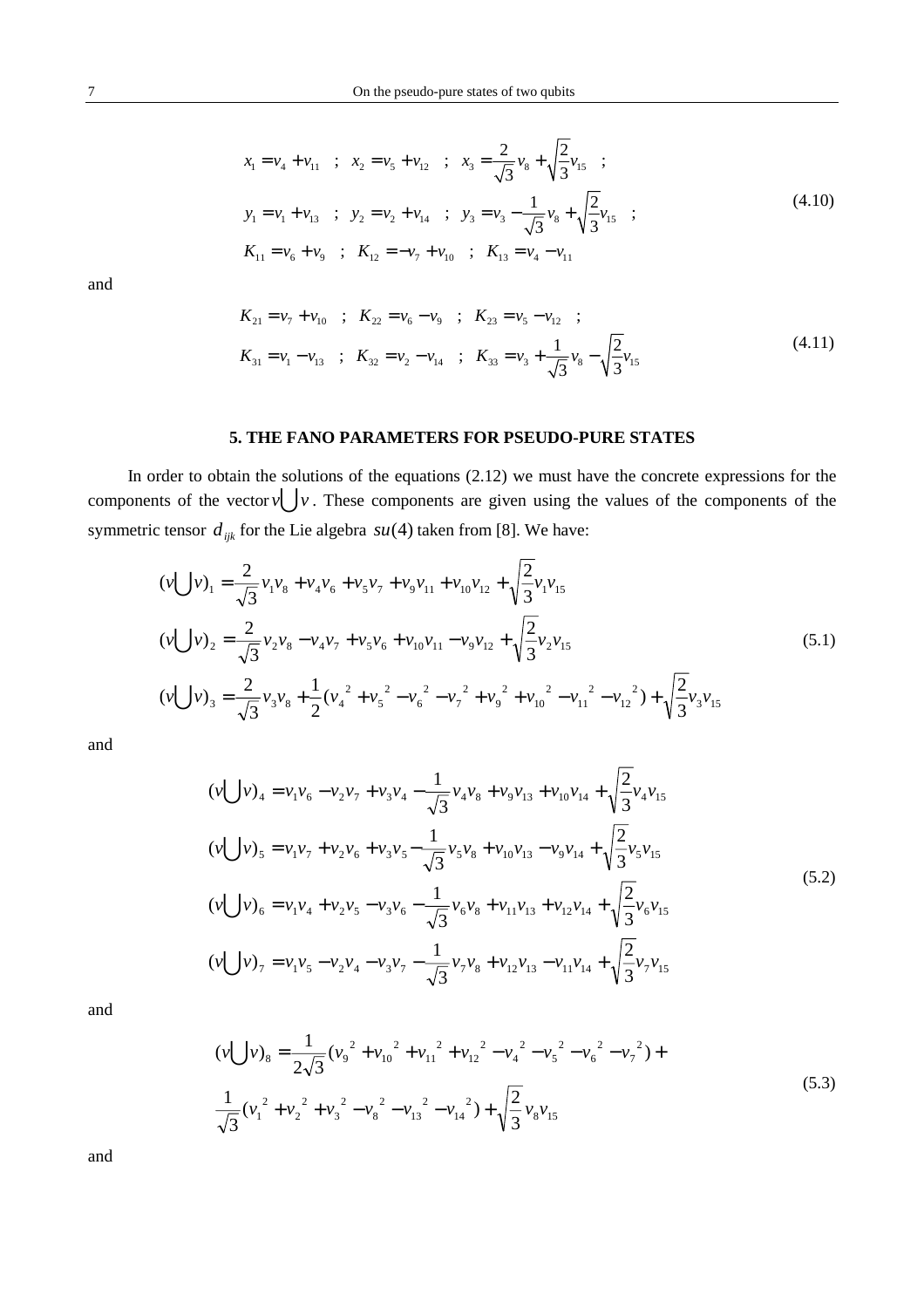$$
(v \bigcup v)_9 = v_1 v_{11} - v_2 v_{12} + v_3 v_9 + v_4 v_{13} - v_5 v_{14} + \frac{1}{\sqrt{3}} v_9 v_8 - \sqrt{\frac{2}{3}} v_9 v_{15}
$$
  
\n
$$
(v \bigcup v)_{10} = v_1 v_{12} + v_2 v_{11} + v_3 v_{10} + v_4 v_{14} + v_5 v_{13} + \frac{1}{\sqrt{3}} v_{10} v_8 - \sqrt{\frac{2}{3}} v_{10} v_{15}
$$
  
\n
$$
(v \bigcup v)_{11} = v_1 v_9 + v_2 v_{10} - v_3 v_{11} + v_6 v_{13} - v_7 v_{14} + \frac{1}{\sqrt{3}} v_{11} v_8 - \sqrt{\frac{2}{3}} v_{11} v_{15}
$$
  
\n
$$
(v \bigcup v)_{12} = v_1 v_{10} - v_2 v_9 - v_3 v_{12} + v_6 v_{14} + v_7 v_{13} + \frac{1}{\sqrt{3}} v_{12} v_8 - \sqrt{\frac{2}{3}} v_{12} v_{15}
$$
  
\n
$$
(v \bigcup v)_{12} = v_1 v_{10} - v_2 v_9 - v_3 v_{12} + v_6 v_{14} + v_7 v_{13} + \frac{1}{\sqrt{3}} v_{12} v_8 - \sqrt{\frac{2}{3}} v_{12} v_{15}
$$
 (5.4)

$$
\begin{aligned}\n(v \bigcup v)_{13} &= -\frac{2}{\sqrt{3}} v_{13} v_8 + v_4 v_9 + v_5 v_{10} + v_6 v_{11} + v_7 v_{12} - \sqrt{\frac{2}{3}} v_{13} v_{15} \\
(v \bigcup v)_{14} &= -\frac{2}{\sqrt{3}} v_{14} v_8 + v_4 v_{10} - v_5 v_9 + v_6 v_{12} - v_7 v_{11} - \sqrt{\frac{2}{3}} v_{14} v_{15} \\
(v \bigcup v)_{15} &= \frac{1}{\sqrt{6}} (v_1^2 + v_2^2 + v_3^2 + v_4^2 + v_4^2 + v_5^2 + v_6^2 + v_7^2 + v_8^2) - \frac{1}{\sqrt{6}} (v_9^2 + v_{10}^2 + v_{11}^2 + v_{12}^2 + v_{13}^2 + v_{14}^2) - \sqrt{\frac{2}{3}} v_{15}\n\end{aligned}\n\tag{5.5}
$$

When we put these expressions in the equations  $(2.12)$  we obtain an apparently intractable system of equations. The remarkable fact discovered by Kummer in [12] and [13] is the very simple and tractable form of these equations when they are written for the Fano parameters. These equation were already been obtained by us (see the equations (3.6), (3.7) and (3.8)] as a particularization of the general equations (3.2)-(3.5), taken from [17]). We shall find these equations directly from the equations for the Bloch vector using the relations between the Bloch and Fano parametrizations given above. We shall define the Fano parameters (denoted by the same symbols with a hat) associated with the vector  $v \cdot v = v \cdot v$  as functions of the Fano parameters of the vector *v* :

$$
\hat{x}_1 = (v \bigcup v)_4 + (v \bigcup v)_{11} = K_{11}y_1 + K_{12}y_2 + K_{13}y_3
$$
\n
$$
\hat{x}_2 = (v \bigcup v)_5 + (v \bigcup v)_{12} = K_{21}y_1 + K_{22}y_2 + K_{23}y_3
$$
\n
$$
\hat{x}_3 = \frac{2}{\sqrt{3}}(v \bigcup v)_8 + \sqrt{\frac{2}{3}}(v \bigcup v)_{15} = K_{31}y_1 + K_{32}y_2 + K_{33}y_3
$$
\n
$$
\hat{y}_1 = (v \bigcup v)_1 + (v \bigcup v)_{13} = K_{11}x_1 + K_{21}x_2 + K_{31}x_3
$$
\n
$$
\hat{y}_2 = (v \bigcup v)_2 + (v \bigcup v)_{14} = K_{12}x_1 + K_{22}x_2 + K_{32}x_3
$$
\n
$$
\hat{y}_3 = (v \bigcup v)_3 - \frac{2}{\sqrt{3}}(v \bigcup v)_8 + \sqrt{\frac{2}{3}}(v \bigcup v)_{15} = K_{13}x_1 + K_{23}x_2 + K_{33}x_3
$$
\n
$$
\hat{K}_{11} = (v \bigcup v)_6 + (v \bigcup v)_9 = x_1y_1 - (K_{22}K_{33} - K_{23}K_{32})
$$
\n
$$
\hat{K}_{12} = -(v \bigcup v)_7 + (v \bigcup v)_{10} = x_1y_2 + (K_{21}K_{33} - K_{23}K_{31})
$$
\n
$$
\hat{K}_{13} = (v \bigcup v)_4 - (v \bigcup v)_{11} = x_1y_3 - (K_{21}K_{32} - K_{22}K_{31})
$$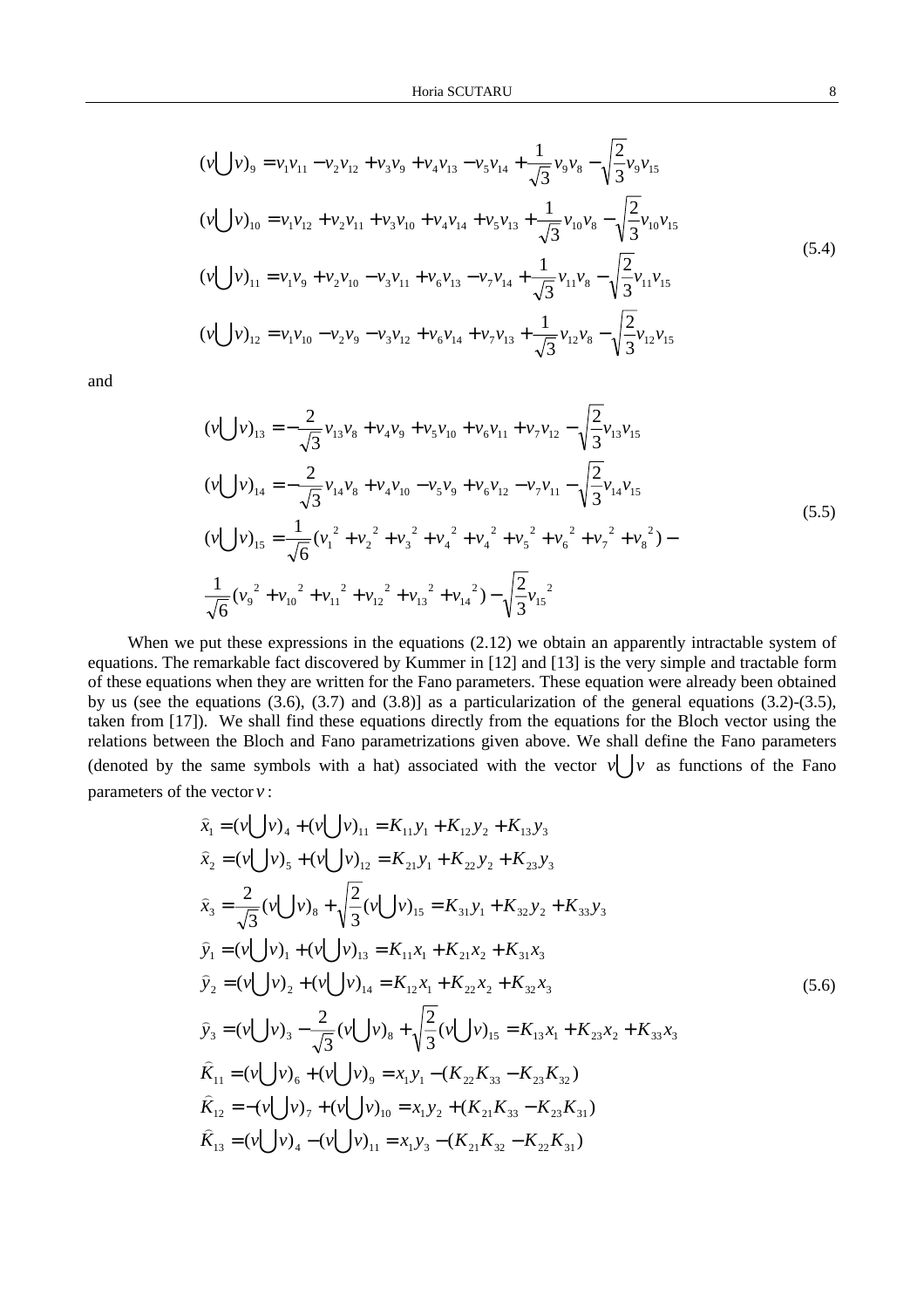$$
\hat{K}_{21} = (v \bigcup v)_7 + (v \bigcup v)_{10} = x_2 y_1 + (K_{12} K_{33} - K_{13} K_{32})
$$
\n
$$
\hat{K}_{22} = (v \bigcup v)_6 + (v \bigcup v)_9 = x_2 y_2 - (K_{11} K_{33} - K_{13} K_{31})
$$
\n
$$
\hat{K}_{23} = (v \bigcup v)_5 - (v \bigcup v)_{12} = x_2 y_3 + (K_{11} K_{32} - K_{12} K_{31})
$$
\n
$$
\hat{K}_{31} = (v \bigcup v)_1 - (v \bigcup v)_{13} = x_3 y_1 - (K_{12} K_{23} - K_{13} K_{22})
$$
\n
$$
\hat{K}_{32} = (v \bigcup v)_2 - (v \bigcup v)_{14} = x_3 y_2 + (K_{11} K_{23} - K_{13} K_{21})
$$
\n
$$
\hat{K}_{33} = (v \bigcup v)_3 + \frac{1}{\sqrt{3}} (v \bigcup v)_8 - \sqrt{\frac{2}{3}} (v \bigcup v)_{15} = x_3 y_3 - (K_{11} K_{22} - K_{12} K_{21})
$$
\n(5.7)

Then if we define the operator *K* on the 3-dimensional Euclidean space  $R^3$  in which the Bloch vectors *x* and *y* live we obtain:

$$
\hat{x} = Ky
$$
  
\n
$$
\hat{y} = K^T x
$$
  
\n
$$
\hat{K} = xy^T - (adjK)^T
$$
\n(5.8)

from which the analogue for the Kummer equations in the case of pseudo-pure states follows immediately:

$$
Ky = \mu x
$$
  
\n
$$
K^{T} x = \mu y
$$
  
\n
$$
xy^{T} - (adjK)^{T} = \mu K
$$
\n(5.9)

In the above given equations we have used the following notations:  $K<sup>T</sup>$  denotes the transpose of *K* and  $adjK = K^{-1}$  det K. In order to solve the equations (5.10) we shall use an idea of T. Constantinescu and V. Ramakrishna [14-15]. We shall multiply the last equation from (5.10) on the right side with  $K<sup>T</sup>$  and also we shall multiply it transpose with  $K$ . Then we obtain:

$$
(\det K)I = \mu(xx^T - KK^T)
$$
  
(
$$
(\det K)I = \mu(yy^T - K^TK)
$$
 (5.10)

If we multiply these equations on the right hand side with  $x$  and  $y$  respectively then we obtain:

$$
\det K = \mu \left( \langle x, x \rangle - \mu^2 \right) \n\det K = \mu \left( \langle y, y \rangle - \mu^2 \right)
$$
\n(5.11)

Hence for any pseudo-pure state we have the important restriction:

$$
\langle x, x \rangle = \langle y, y \rangle \tag{5.12}
$$

Replacing the values of det  $K$  given by the equations (5.12) in the equations (5.11) respectively we obtain the important equations:

$$
KK^{T} = xx^{T} + (- + \mu^{2})I
$$
  
\n
$$
K^{T}K = yy^{T} + (- + \mu^{2})I
$$
\n(5.13)

Let us consider that the Bloch vector *x* of the first qubit is given. Then the Bloch vector *y* of the second qubit and the correlation matrix  $K$  are the solutions of the following equations: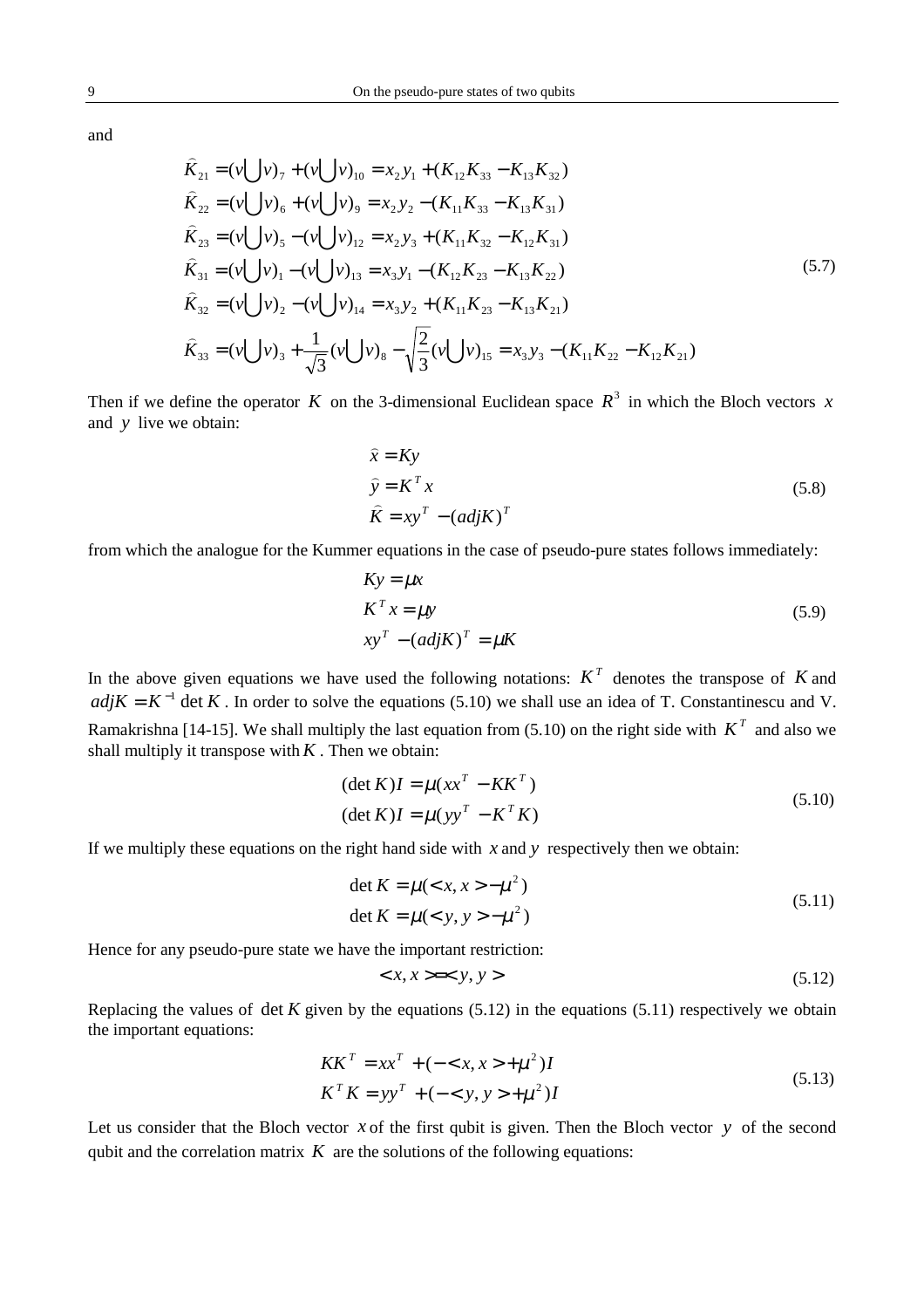$$
KK^{T} = xx^{T} + (- + \mu^{2})I
$$
  
det K =  $\mu$ ( - \mu^{2})  

$$
y = \frac{1}{\mu} K^{T} x
$$
 (5.14)

Similarly if the Bloch vector *y* of the second qubit is given then the Bloch vector *x* of the first qubit and the correlation matrix  $K$  are the solutions of the following equations:

$$
K^{T} K = yy^{T} + (- + \mu^{2})I
$$
  
det K =  $\mu$ (< y, y> - $\mu^{2}$ )  

$$
x = \frac{1}{\mu} Ky
$$
 (5.15)

We remark that the symmetric, positive definite, 3X3 matrices  $K^T K$  and  $K K^T$  have the same eigenvalues  $\zeta_1, \zeta_2, \zeta_3$  which are the roots of the Cayley-Hamilton equations:

$$
\zeta^3 - Tr(K^T K) \zeta^2 + \frac{1}{2} [(Tr K^T K) - Tr(K^T K)^2] \zeta - (\det K)^2 = 0
$$
  

$$
\zeta^3 - Tr(K K^T) \zeta^2 + \frac{1}{2} [(Tr K K^T) - Tr(K K^T)^2] \zeta - (\det K)^2 = 0
$$
\n(5.16)

respectively. Indeed we have:

$$
Tr(KT K) = -2 < y, y > +3\mu2
$$
  
\n
$$
Tr(KKT) = -2 < x, x > +3\mu2
$$
  
\n
$$
det K = \mu(< y, y > -\mu2)
$$
  
\n
$$
Tr(KT K)2 = 2 < y, y >2 -4\mu2 < y, y > +3\mu4
$$
  
\n
$$
Tr(KKT)2 = 2 < x, x >2 -4\mu2 < x, x > +3\mu4
$$

i.e., the matrices  $K^T K$  and  $K K^T$  have identical Cayley-Hamilton equations given by:

$$
\zeta^3 - (3\mu^2 - 2 < x, x > \xi^2 + (3\mu^4 - 4\mu^2 < x, x > + \xi, x > \xi^2)\zeta - \mu^2 < x, x > -\mu^2\zeta^2 = 0 \tag{5.18}
$$

This equation factorizes in the following way:

$$
(\zeta - \mu^2)(\zeta - (\mu^2 - \langle x, x \rangle))^2 = 0
$$
\n(5.19)

Hence the common eigenvalues of the positive definite matrices  $K^T K$  and  $K K^T$  are  $c_1 = \mu^2$  and  $c_2 = c_3 = \mu^2 - \langle x, x \rangle$ . We remark that the restriction  $0 \le \mu^2 - \langle x, x \rangle$  is a consequence of the fact that  $KK^T$  and  $KK^T$  are positive operators.) From this result and from the equations (5.14) we obtain the spectral decompositions of the operators  $K^T K$  and  $K K^T$ :

$$
KK^{T} = \mu^{2} \frac{xx^{T}}{} + (- + \mu^{2})(I - \frac{xx^{T}}{} )
$$
  

$$
K^{T} K = \mu^{2} \frac{yy^{T}}{} + (- + \mu^{2})(I - \frac{yy^{T}}{})
$$
 (5.20)